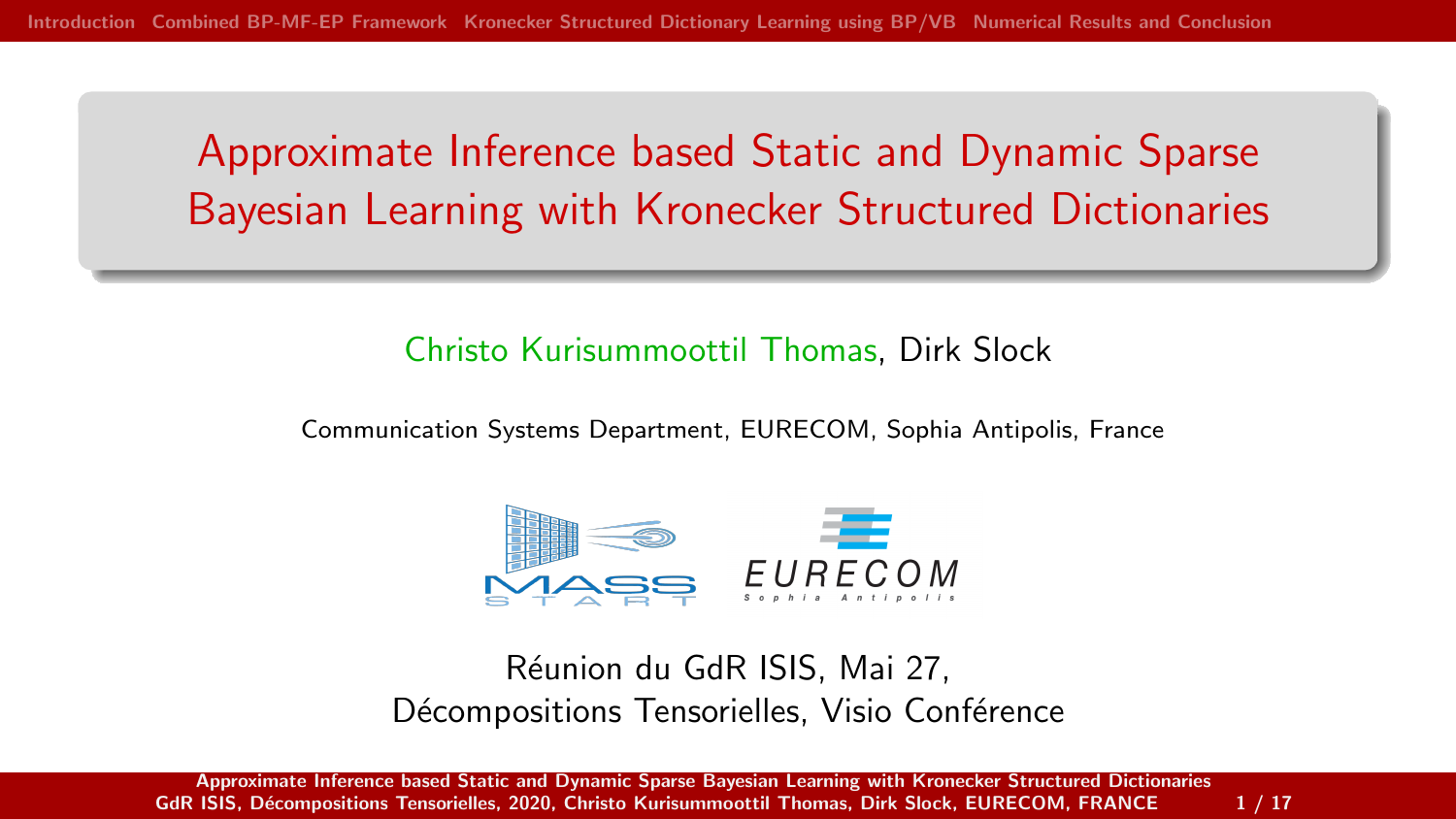#### <span id="page-1-0"></span>**Outline**



- 2 [Combined BP-MF-EP Framework](#page-8-0)
- 3 [Kronecker Structured Dictionary Learning using BP/VB](#page-13-0)
- [Numerical Results and Conclusion](#page-17-0)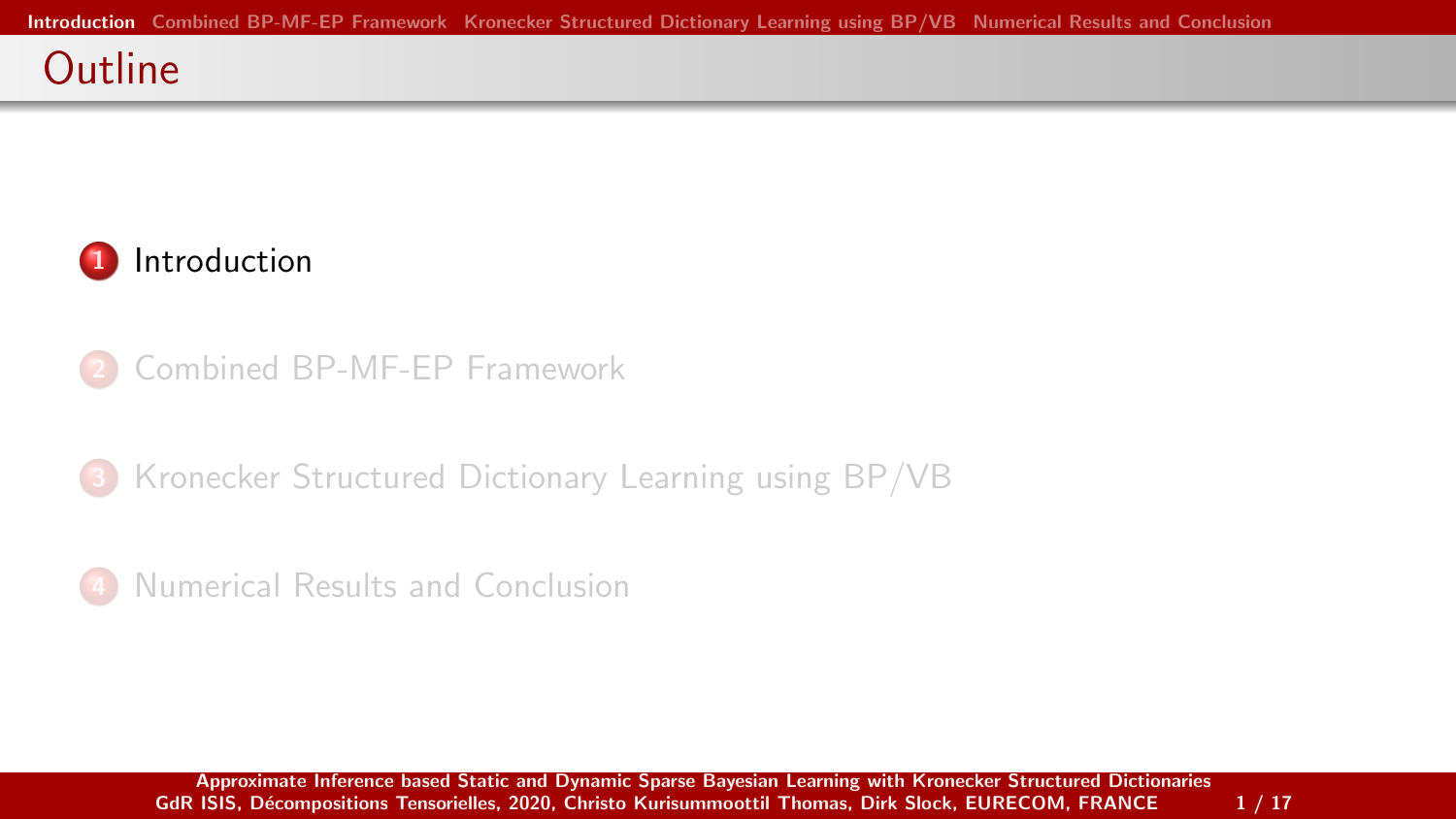# Time Varying Sparse State Tracking

Sparse signal  $x_t$  is modeled using an AR(1) process with diagonal correlation coefficient matrix  $\bm{F}$ .



Define:  $\Lambda = \text{diag}(\lambda)$ ,  $\mathbf{F} = \text{diag}(\mathbf{f})$ .  $f_i$  : correlation coefficient and  $x_{i,t}\sim \mathcal{CN}(0,\frac{1}{\lambda_i}).$  Further,  $\bm{w}_t\sim \mathcal{CN}(\bm{0},\bm{\Gamma}^{-1}=\bm{\Lambda}^{-1}(\bm{\mathsf{I}}-\bm{\mathsf{F}}\bm{\mathsf{F}}^H))$  and  $v_t \sim \mathcal{CN}(\mathbf{0}, \gamma^{-1}\mathbf{I}).$  VB leads to Gaussian SAVE-Kalman Filtering (GS-KF). Applications: Localization, Adaptive Filtering.

[Approximate Inference based Static and Dynamic Sparse Bayesian Learning with Kronecker Structured Dictionaries](#page-0-0) GdR ISIS, Décompositions Tensorielles, 2020, Christo Kurisummoottil Thomas, Dirk Slock, EURECOM, FRANCE 2/17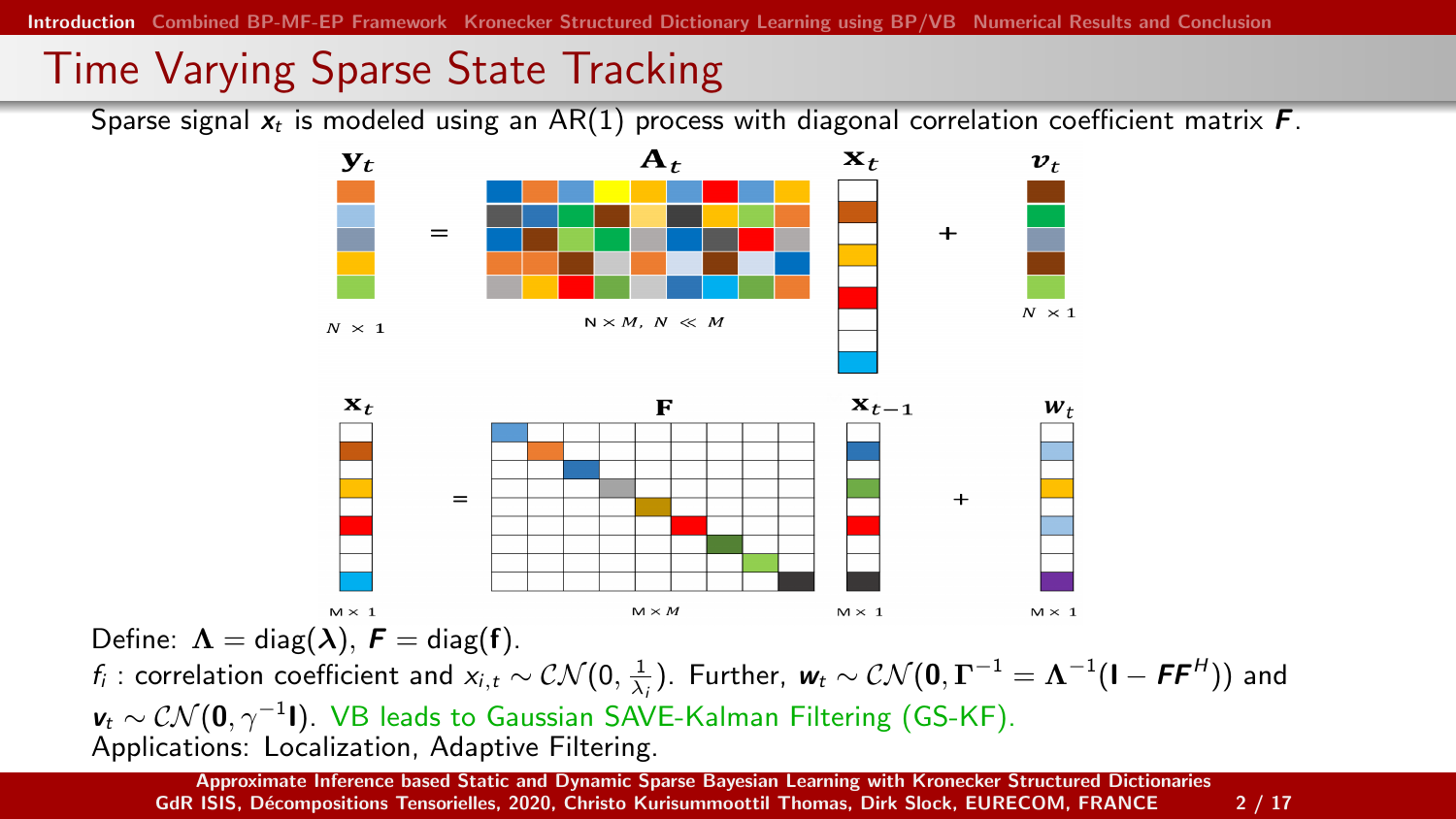[Introduction](#page-1-0) [Combined BP-MF-EP Framework](#page-8-0) [Kronecker Structured Dictionary Learning using BP/VB](#page-13-0) [Numerical Results and Conclusion](#page-17-0)

# Sparsification of the Innovation Sequence (Sparse Bayesian Learning-SBL)

Bayesian Compressed Sensing: 2-layer hierarchical prior for  $x$  as in  $^1$ , inducing sparsity for x.

$$
p(x_{i,t}|\lambda_i) = \mathcal{N}(x_{i,t}; 0, \lambda_i^{-1}), \ p(\lambda_i/a, b) = \Gamma^{-1}(a)b^a\lambda_i^{a-1}e^{-b\lambda_i}
$$



 $\bullet$  We apply the (Gamma) prior not to the precision of the state x but it's innovation  $w$ , allowing to sparsify at the same time the components of  $x$  AND their variation in time (innovation).

 $1$ Tipping'01

[Approximate Inference based Static and Dynamic Sparse Bayesian Learning with Kronecker Structured Dictionaries](#page-0-0) GdR ISIS, Décompositions Tensorielles, 2020, Christo Kurisummoottil Thomas, Dirk Slock, EURECOM, FRANCE 3 / 17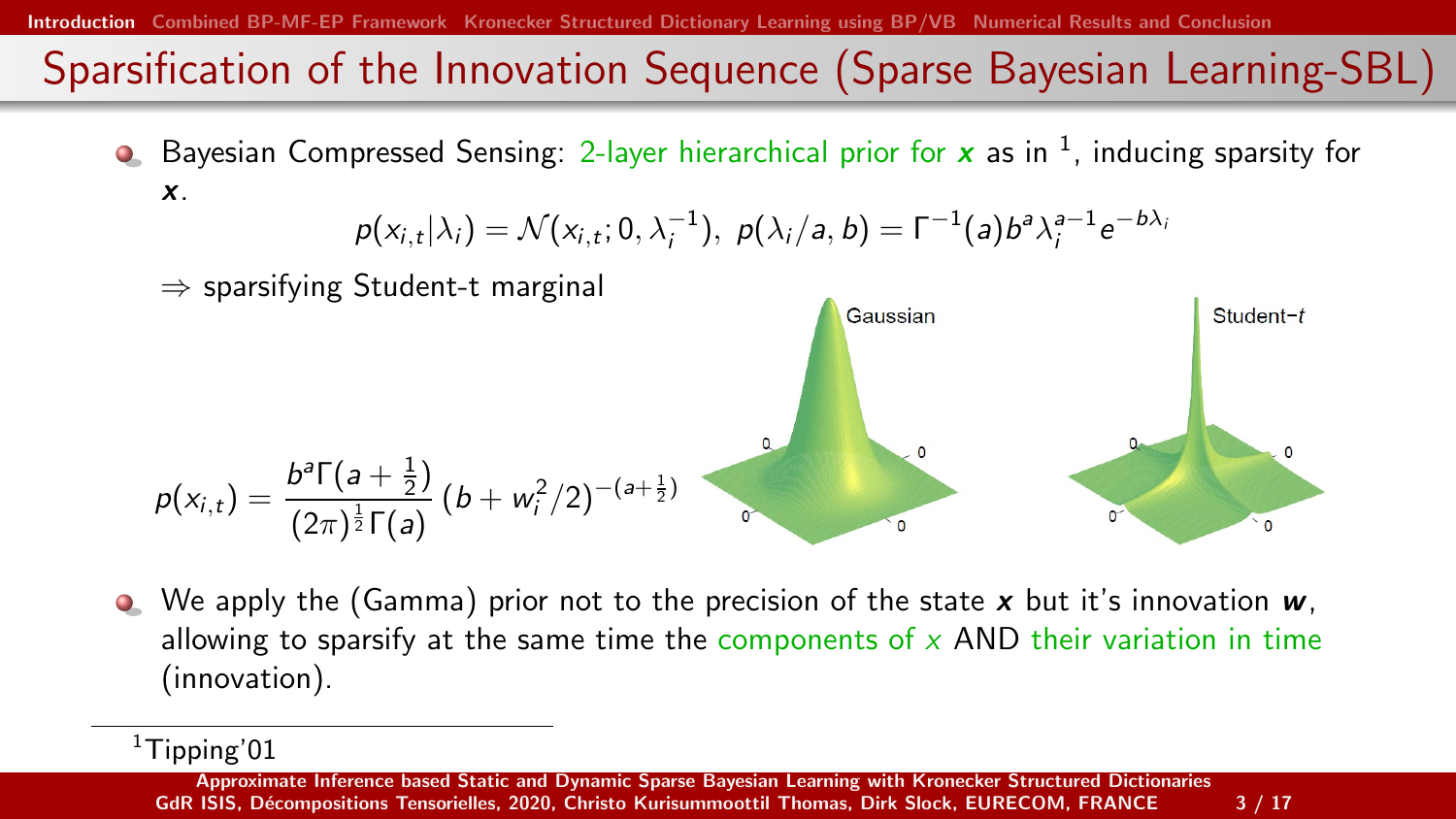# Tensor Representation (Channel Tracking in MaMIMO OFDM)



**•** Sampling across Doppler space and stacking all the subcarrier and sampled (in Doppler) elements as a vector

$$
\text{vec}(\mathbf{H}(t)) = \sum_{i=1}^L x_{i,t} \, \mathbf{h}_t(\phi_i) \otimes \mathbf{h}_r(\theta_i) \otimes \mathbf{v}_f(\tau_i) \otimes \mathbf{v}_t(f_i) = \mathbf{A}(t)\mathbf{x}_t
$$

- 4-D Tensor model, Delay, Doppler and Tx/Rx spatial dimensions.
- Array response itself: Kronecker structure in the case of polarization or in the case of 2D antenna arrays with separable structure  $2$ .
- User mobility changes the scattering geometry and path coefficients.  $\bullet$
- Tensor based KF proposed here avoids the off-grid basis mismatch issues.
- <sup>2</sup>Qian, Fu, Sidiropoulos, Yang'18

[Approximate Inference based Static and Dynamic Sparse Bayesian Learning with Kronecker Structured Dictionaries](#page-0-0) GdR ISIS, Décompositions Tensorielles, 2020, Christo Kurisummoottil Thomas, Dirk Slock, EURECOM, FRANCE 4 / 17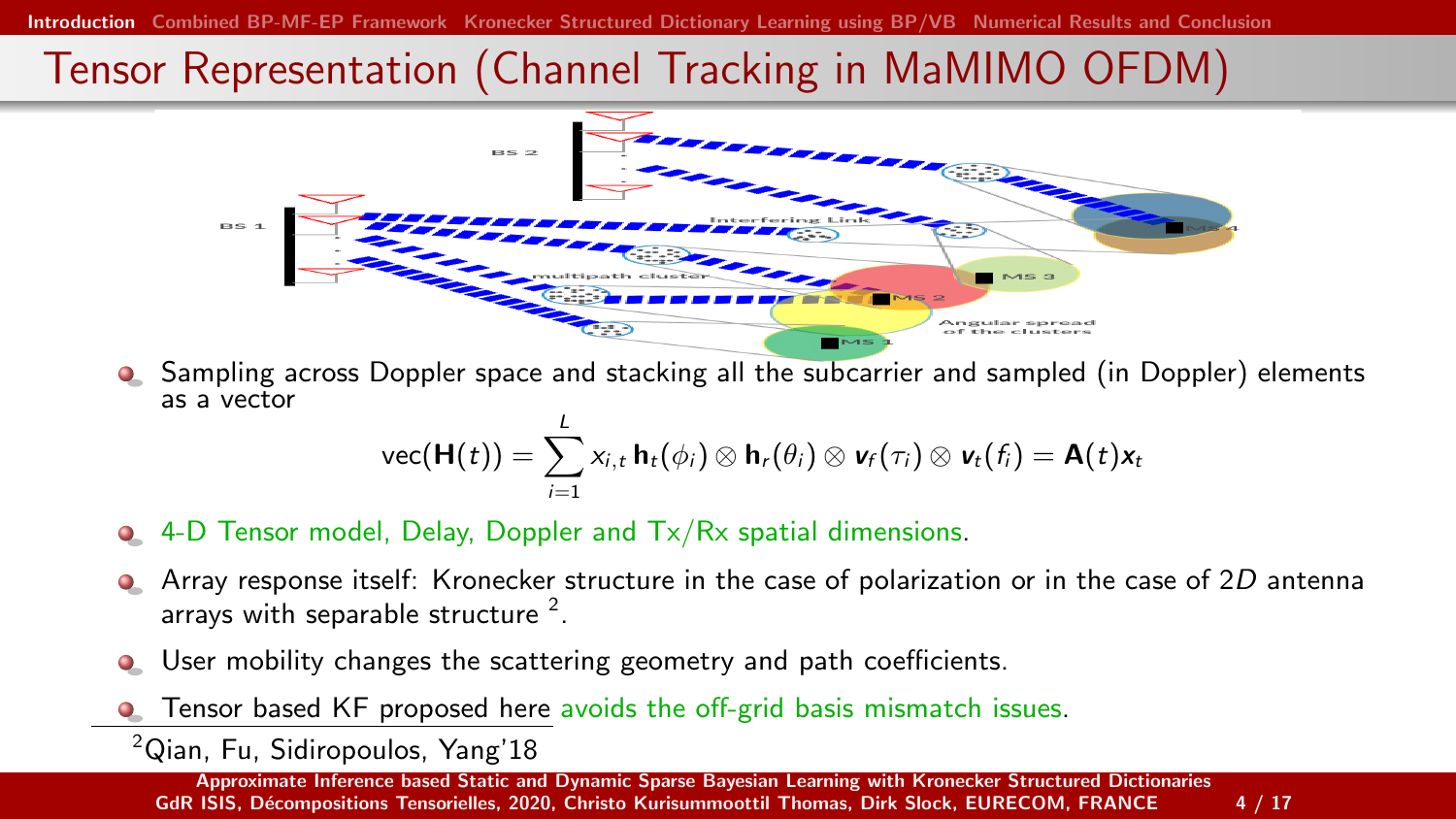#### Kronecker Structured Tensor Models



- Tensor signals appear in many applications: massive multi-input multi-output (MIMO) radar, massive MIMO (MaMIMO) channel estimation, speech processing, image and video processing.
- Exploiting tensorial structure beneficial compared to estimating unstructured dictionary. From Canonical Polyadic Decompositions (CPD) to Tucker Decompositions (TD).
- **•** The signal model for the recovery of a time varying sparse signal under Kronecker structured (KS) dictionary matrix can be formulated as (Tensor representation,  $Y_t = X_t + N_t$ )

Observation: 
$$
\mathbf{y}_t = (\mathbf{A}_1(t) \otimes \mathbf{A}_2(t) \dots \otimes \mathbf{A}_N(t)) \mathbf{x}_t + \mathbf{v}_t, \mathbf{y}_t = \text{vec}(\mathbf{Y}_t)
$$
  
State Update:  $\mathbf{x}_t = \mathbf{F} \mathbf{x}_{t-1} + \mathbf{w}_t$ ,

 $\mathbf{Y}_t \in \mathcal{C}^{I_1 \times I_2 \ldots \times I_N}$  is the observations or data at time  $t$ ,  $\mathbf{A}_{j_i}(t) \in \mathcal{C}^{I_j}$ , the factor matrix  $\mathbf{A}_{j}(t) = [\mathbf{A}_{j,1}(t),...,\mathbf{A}_{J_i,P_j}(t)]$  and the overall unknown parameters are  $[\![\mathbf{A}_{1}(t),...,\mathbf{A}_{N$  $\mathcal{M}(=\prod\limits_{i=1}^{N}P_{j})$ -dimensional sparse center tensor and  $\textbf{\textit{w}}_{t}, \textbf{\textit{v}}_{t}$  are the state or measurement noise.  $j=1$ 

[Approximate Inference based Static and Dynamic Sparse Bayesian Learning with Kronecker Structured Dictionaries](#page-0-0) GdR ISIS, Décompositions Tensorielles, 2020, Christo Kurisummoottil Thomas, Dirk Slock, EURECOM, FRANCE 5 / 17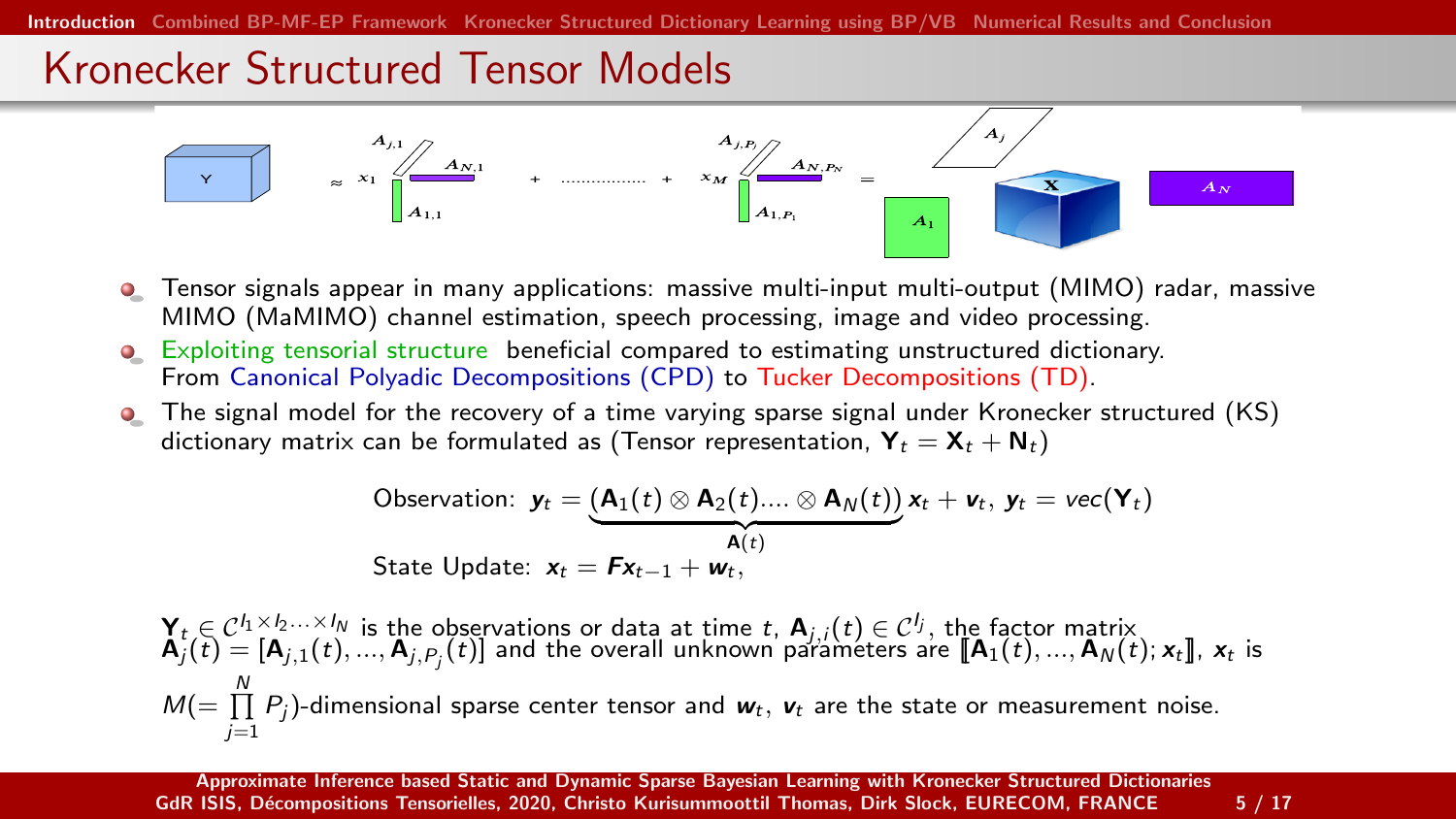## Identifiability of Tensor Decomposition

CPD is essentially unique under scaling and permutation indeterminacies, if  $\mathcal{T} = \llbracket \mathbf{A}_1(t), \dots, \mathbf{A}_N(t); \mathbf{x}_t \rrbracket = \llbracket \overline{\mathbf{A}}_1(t), \dots, \overline{\mathbf{A}}_N(t); \mathbf{x}_t \rrbracket$ 

$$
\overline{\mathsf{A}}_j(t) = \mathsf{A}_j(t) \mathsf{\Pi}_j \mathsf{P}_j, \ \forall j.
$$

 $\Pi_i$  being  $P_i \times P_i$  permutation matrix and  $P_i$  is a non-singular diagonal matrix.

- To circumvent the scaling indeterminacies, we model the columns of  ${\bf A}_j(t)$  as  ${\bf A}_{j,i}(t)=[1\;{\bf a}_{j,i}^{\mathsf{T}}]^{\mathsf{T}}.$  $\bullet$
- Recent results on local identifiability results for Kronecker structered dictionary matrix (so TD)  $\bullet$ case <sup>3</sup>. They derived sample complexity upper bound for coordinate dictionary identification up to specified errors, under a separable sparsity model for X.
- Global identifiability is still an open issue.  $\bullet$

<sup>3</sup>Shakeri, Sarwate, Bajwa'18

[Approximate Inference based Static and Dynamic Sparse Bayesian Learning with Kronecker Structured Dictionaries](#page-0-0) GdR ISIS, Décompositions Tensorielles, 2020, Christo Kurisummoottil Thomas, Dirk Slock, EURECOM, FRANCE 6 / 17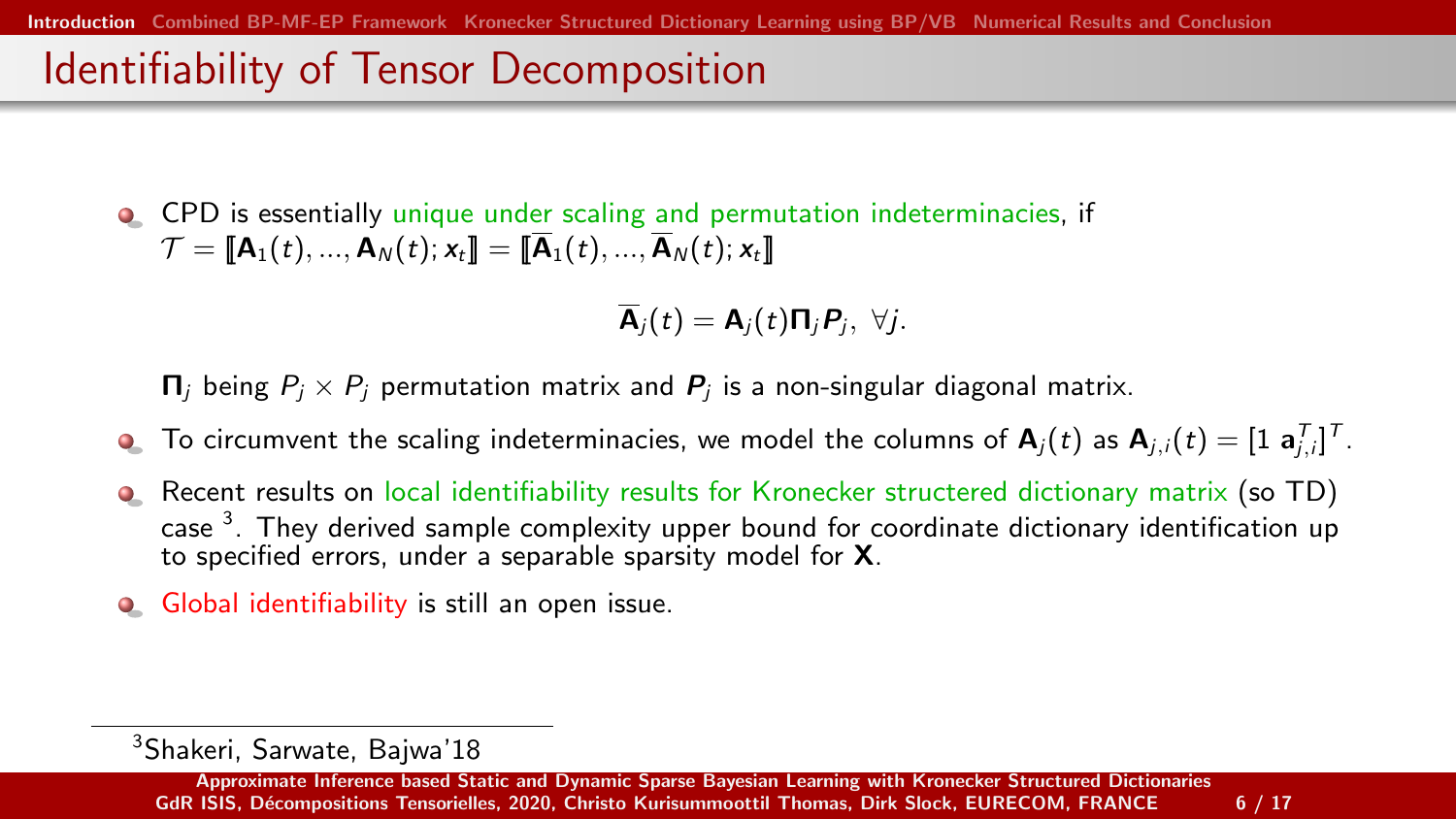## Our Contribution Here Compared to State of the Art

- Extension of our previous work  $4$  on Kronecker Structured (KS) dictionary learning (DL) called as SAVED-KS DL (Space Alternating Variational Estimation for KS DL) to the case of time varying sparse state vector.
- $\bullet$  Variational Bayes (VB) at the scalar level i.e mean field (MF) for  $x_t$  and at the column level for the factor matrices in the measurement matrix is quite suboptimal since the posterior covariance computed does not converge to the true posterior <sup>5</sup>. One potential solution: belief propagation (BP).
- Also, better variational free energy (VFE) approximation, e.g. Belief Propagation (BP) or Expectation Propagation (EP) instead of MF.
- Inspired by the framework of <sup>6</sup> , we combine BP and MF approximations in such a way as to optimize the message passing (MP) framework.
- **•** The main focus: reduced complexity (e.g. VB leads to the low complexity) algorithms without sacrificing much on the performance (BP for performance improvement).
- **O** Dynamic autoregressive SBL (DAR-SBL): a case of joint Kalman filtering (KF) with a linear time-invariant diagonal state-space model, and parameter estimation  $\implies$  an instance of nonlinear filtering.

<sup>4</sup>Thomas, Slock'19

<sup>5</sup>Thomas,Slock'18

 $6Riegler, Kirkelund, Manchón, Badiu, Fleurv'13$ 

[Approximate Inference based Static and Dynamic Sparse Bayesian Learning with Kronecker Structured Dictionaries](#page-0-0) GdR ISIS, Décompositions Tensorielles, 2020, Christo Kurisummoottil Thomas, Dirk Slock, EURECOM, FRANCE 7 / 17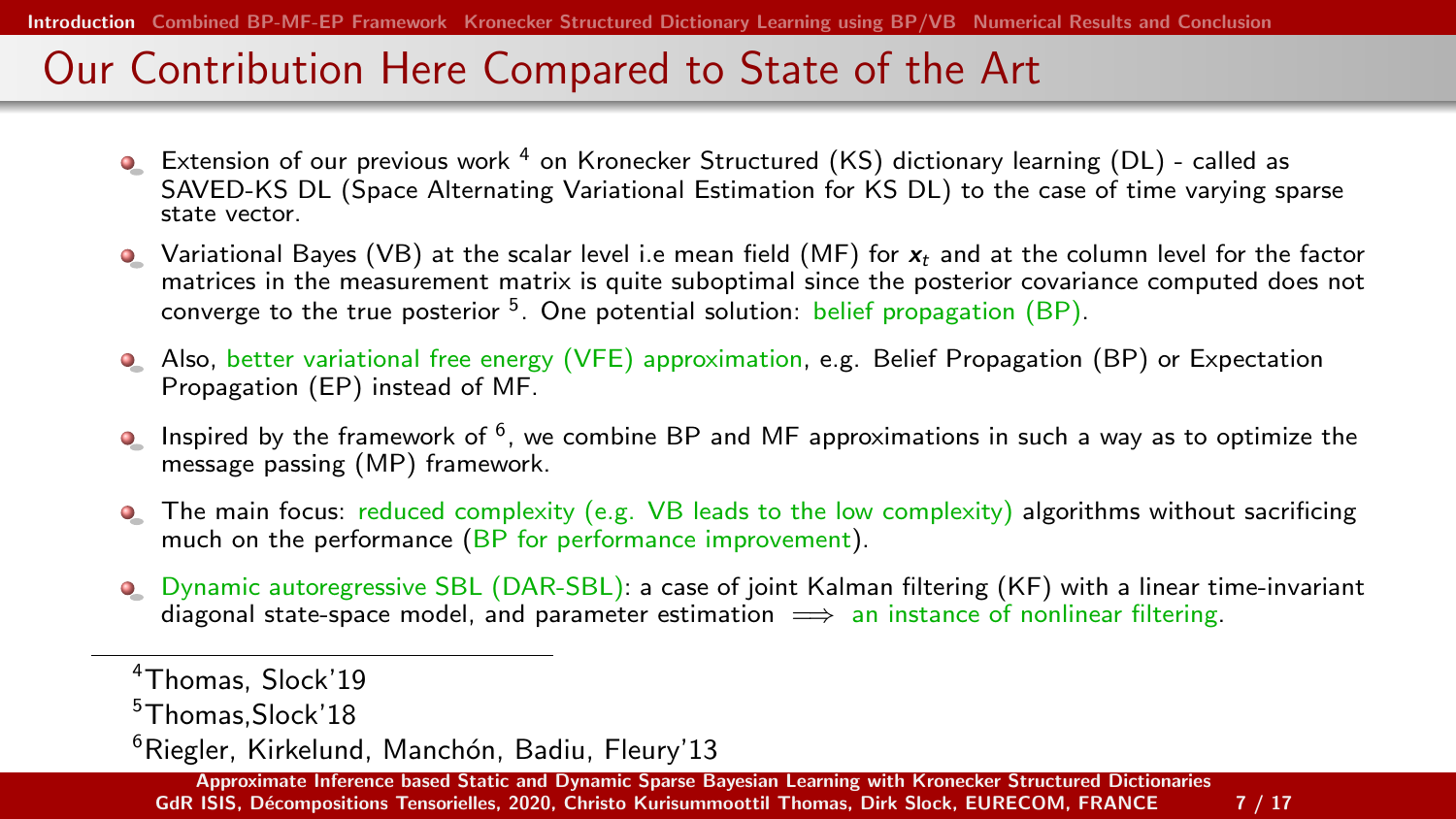#### <span id="page-8-0"></span>**Outline**



#### 2 [Combined BP-MF-EP Framework](#page-8-0)

3 [Kronecker Structured Dictionary Learning using BP/VB](#page-13-0)

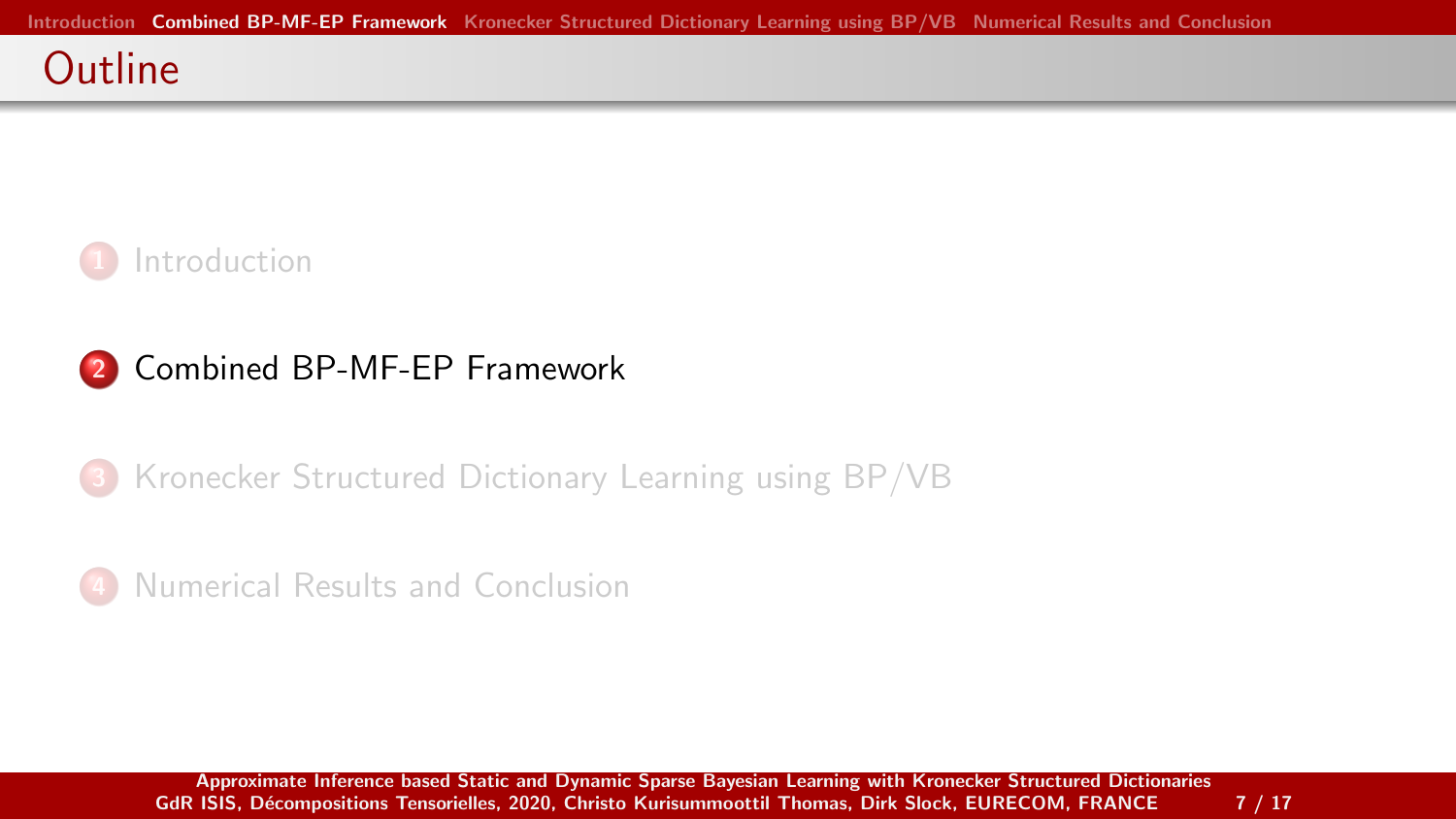# Variational Free Energy (VFE) Framework

**Intractable joint posterior distribution of the parameters**  $\theta = \{x, \mathbf{A}, f, \lambda, \gamma\}$ **.** 

**•** Actual posterior: 
$$
p(\theta) = \frac{1}{Z} \prod_{a \in A_{BP}} f_a(\theta_a) \prod_{b \in A_{MF}} f_b(\theta_b)
$$
, where  $A_{BP}A_{MF}$  = set of variable nodes  
belonging to the BP/MF part with  $A_{BP} \cap A_{MF} = \emptyset$ .

- **The whole**  $\theta$  **is partitioned into the set**  $\theta_i$ , and we want to approximate the true posterior  $p(\theta)$  by an approximate posterior  $q(\theta) = \prod_i q_i(\theta_i)$ . The individual variable portions  $\theta_i$  are the variable nodes in a factor graph.
- $\bullet$   $N_{BP}(i)$ ,  $N_{MF}(i)$  the set of neighbouring factor nodes of variable node i which belong to the BP/MF part.
- $\mathcal{I}_{\mathit{MF}}=\;\;\bigcup\;\;$  $\bigcup_{a\in\mathcal{A}_{MF}}\mathcal{N}(a),\ \ \mathcal{I}_{BP}=\bigcup_{a\in\mathcal{A}_{MF}}% \mathcal{N}(a)$ a∈ $\mathcal{A}_{\mathcal{B} \mathcal{F}}$  $\mathcal{N}({\sf a})$ .  $\mathcal{N}({\sf a})-$  the set of neighbouring variable nodes of any

factor node a.

O The resulting Free Energy (Entropy – Average Energy) obtained by the combination of BP and MF are written as below (let  $q_i(\theta_i)$  represents the belief about  $\theta_i$  (the approximate posterior)),

$$
F_{BP,MF} = \sum_{a \in \mathcal{A}_{BP}} \sum_{\theta_a} q_a(\theta_a) \ln \frac{q_a(\theta_a)}{f_a(\theta_a)} - \sum_{b \in \mathcal{A}_{MF}} \sum_{\mathbf{x}_b} \prod_{i \in \mathcal{N}(b)} q_i(\theta_i) \ln f_b(\theta_b) - \sum_{i \in \mathcal{I}} (|\mathcal{N}_{BP}(i)| - 1) \sum_{\theta_i} q_i(\theta_i) \ln q_i(\theta_i).
$$

[Approximate Inference based Static and Dynamic Sparse Bayesian Learning with Kronecker Structured Dictionaries](#page-0-0) GdR ISIS, Décompositions Tensorielles, 2020, Christo Kurisummoottil Thomas, Dirk Slock, EURECOM, FRANCE 8 / 17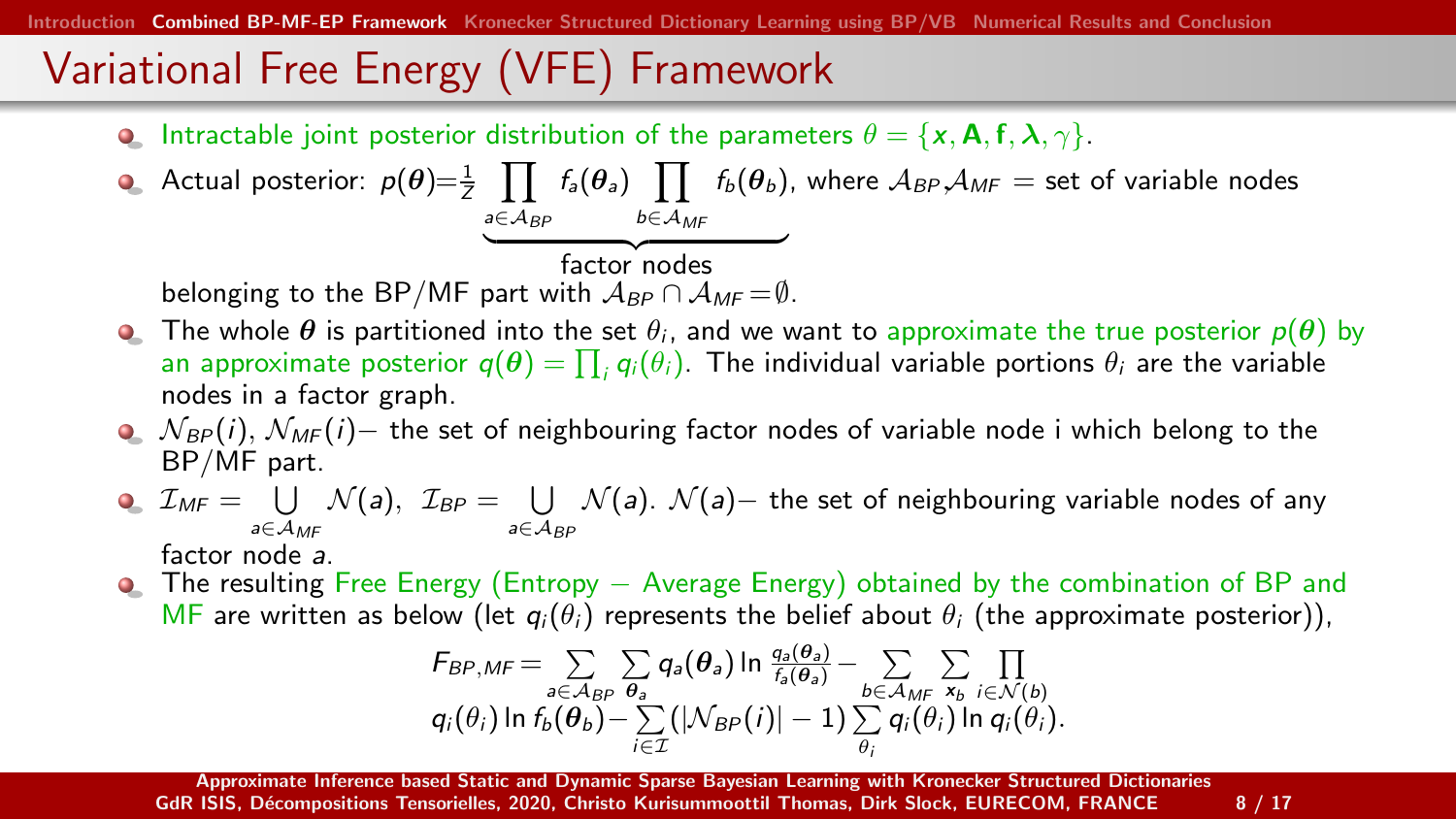## Message Passing Expressions

The beliefs have to satisfy the following normalization and marginalization constraints,  $\bullet$ 

$$
\sum_{\theta_i} q_i(\theta_i) = 1, \forall i \in \mathcal{I}_{MF} \setminus \mathcal{I}_{BP}, \sum_{\theta_a} q_a(\theta_a) = 1, \forall a \in \mathcal{A}_{BP},
$$
  

$$
q_i(\theta_i) = \sum_{\theta_a \setminus \theta_i} q_a(\theta_a), \forall a \in \mathcal{A}_{BP}, i \in \mathcal{N}(a).
$$

The fixed point equations corresponding to the constrained optimization of the approximate VFE can be written as follows  $^7$ ,

$$
q_i(\theta_i) = z_i \prod_{a \in N_{BP}(i)} m_{a \to i}^{BP}(\theta_i) \prod_{a \in N_{MF}(i)} m_{a \to i}^{MF}(\theta_i), \implies \text{Product of incoming beliefs}
$$
\n
$$
n_{i \to a}(\theta_i) = \prod_{c \in N_{BP}(i) \setminus a} m_{c \to i}(\theta_i) \prod_{d \in N_{MF}(i)} m_{d \to i}(\theta_i), \implies \text{variable to factor nodes}
$$
\n
$$
m_{a \to i}^{MF}(\theta_i) = \exp\left(\frac{1}{\ln \theta_a} \left(\theta_a\right) \right) \prod_{j \in N(a) \setminus i} n_{j \to a}(\theta_j),
$$
\n
$$
m_{a \to i}^{BP}(\theta_i) = \left(\int \prod_{j \in N(a) \setminus i} n_{j \to a}(\theta_j) f_a(\theta_a) \prod_{j \neq i} d\theta_j\right), \implies \text{factor to variable nodes}
$$

where  $\langle \rangle_q$  represents the expectation w.r.t distribution q.

<sup>7</sup> Riegler, Kirkelund, Manchón, Badiu, Fleury'13

[Approximate Inference based Static and Dynamic Sparse Bayesian Learning with Kronecker Structured Dictionaries](#page-0-0) GdR ISIS, Décompositions Tensorielles, 2020, Christo Kurisummoottil Thomas, Dirk Slock, EURECOM, FRANCE 9 / 17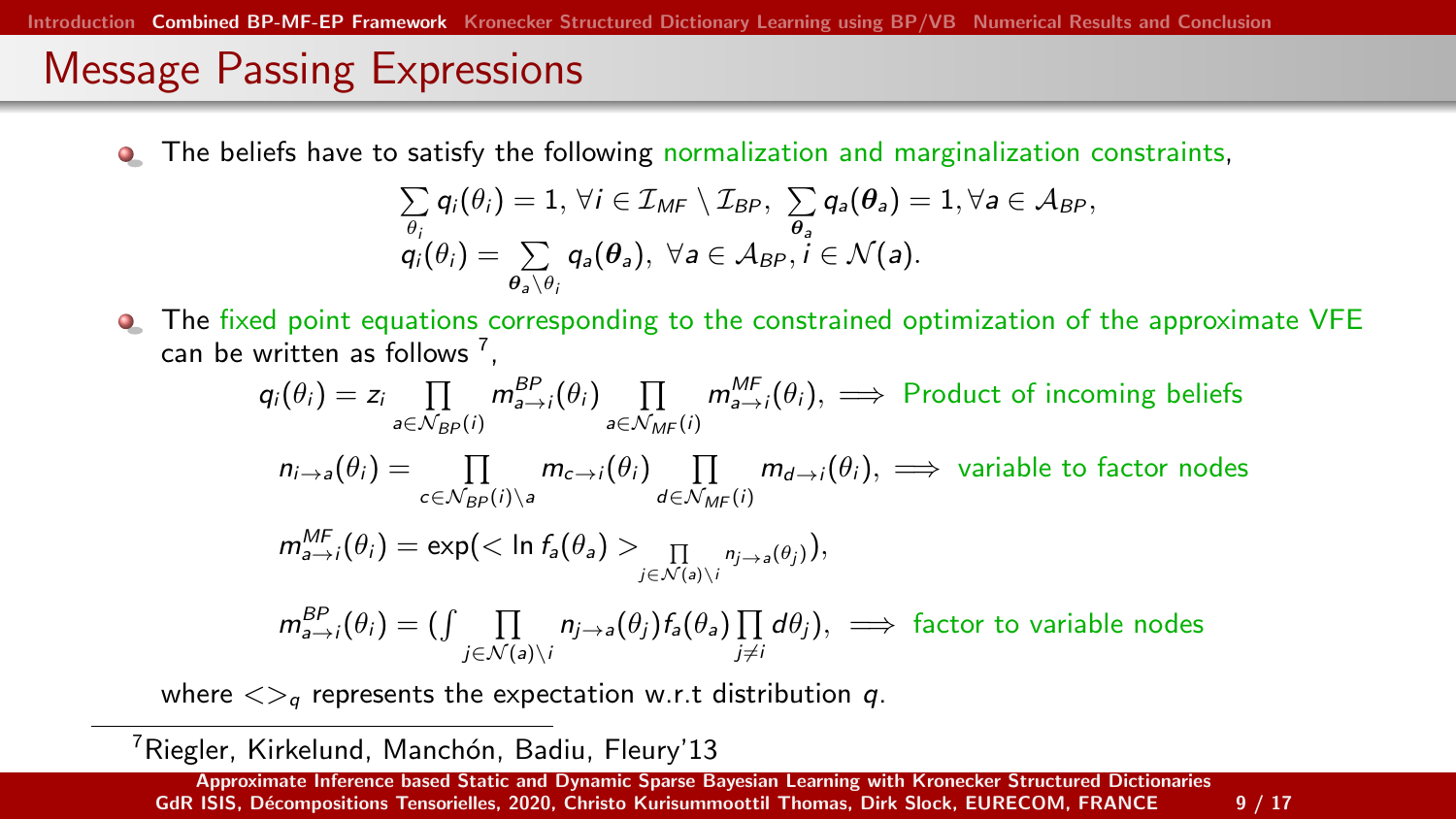# Gaussian BP-MF-EP KF

- **•** Proposed Method: Alternating optimization between non linear KF for the sparse states (plus the hyperparameters) and BP for dictionary learning (DL).
- **Q.** Diagonal AR(1) ( DAR(1) ) Prediction Stage: Since there is no coupling between the scalars in the state update , it is enough to update the prediction stage using MF. However, the interaction between  $x_{l,t}$  and  $f_l$  requires Gaussian projection, using expectation propagation (EP). More details in <sup>8</sup>.
- $\bullet$  y<sub>n</sub>− factor node, x<sub>i</sub>− variable node. (*l*, *n*) or (*n*, *l*) to represent the messages passed from *l* to *n* or viceversa. Gaussian messages from  $y_n$  to  $x_l$  parameterized by mean  $\widehat{x}_{n,l}^{(t)}$  and variance  $\nu_{n,l}^{(t)}$ .
- Measurement Update (Filtering) Stage: For the measurement update stage, the posterior for  $\bullet$  $x_t$  is inferred using BP. In the measurement stage, the prior for  $x_{i,t}$  gets replaced by the belief from the prediction stage. We define  $d_{l,t}=(\sum_{n=1}^{N}\nu_{n,l}^{(t)-1})^{-1}$  ,  $r_{l,t}=d_{l,t}(\sum_{n=1}^{N}\nu_{n,l}^{(t)-1})^{-1}$  $\widehat{\mathsf{x}}_{n,l}^{(t)}$  $\frac{\hat{x}_{n,l}^{(t)}}{\nu_{n,l}^{(t)}} + \frac{\hat{x}_{l,t|t-1}}{\sigma_{l,t|t-1}^2}.$

$$
\sigma_{l,t|t}^{-2} = \lambda_{l,t} + d_{l,t}^{-1}, \ \widehat{x}_{l,t|t} = \frac{r_{l,t}}{1 + d_{l,t} \sigma_{l,t|t}^{-2}}.
$$

<sup>8</sup>Thomas, Slock, Asilomar'19

[Approximate Inference based Static and Dynamic Sparse Bayesian Learning with Kronecker Structured Dictionaries](#page-0-0) GdR ISIS, Décompositions Tensorielles, 2020, Christo Kurisummoottil Thomas, Dirk Slock, EURECOM, FRANCE 10 / 17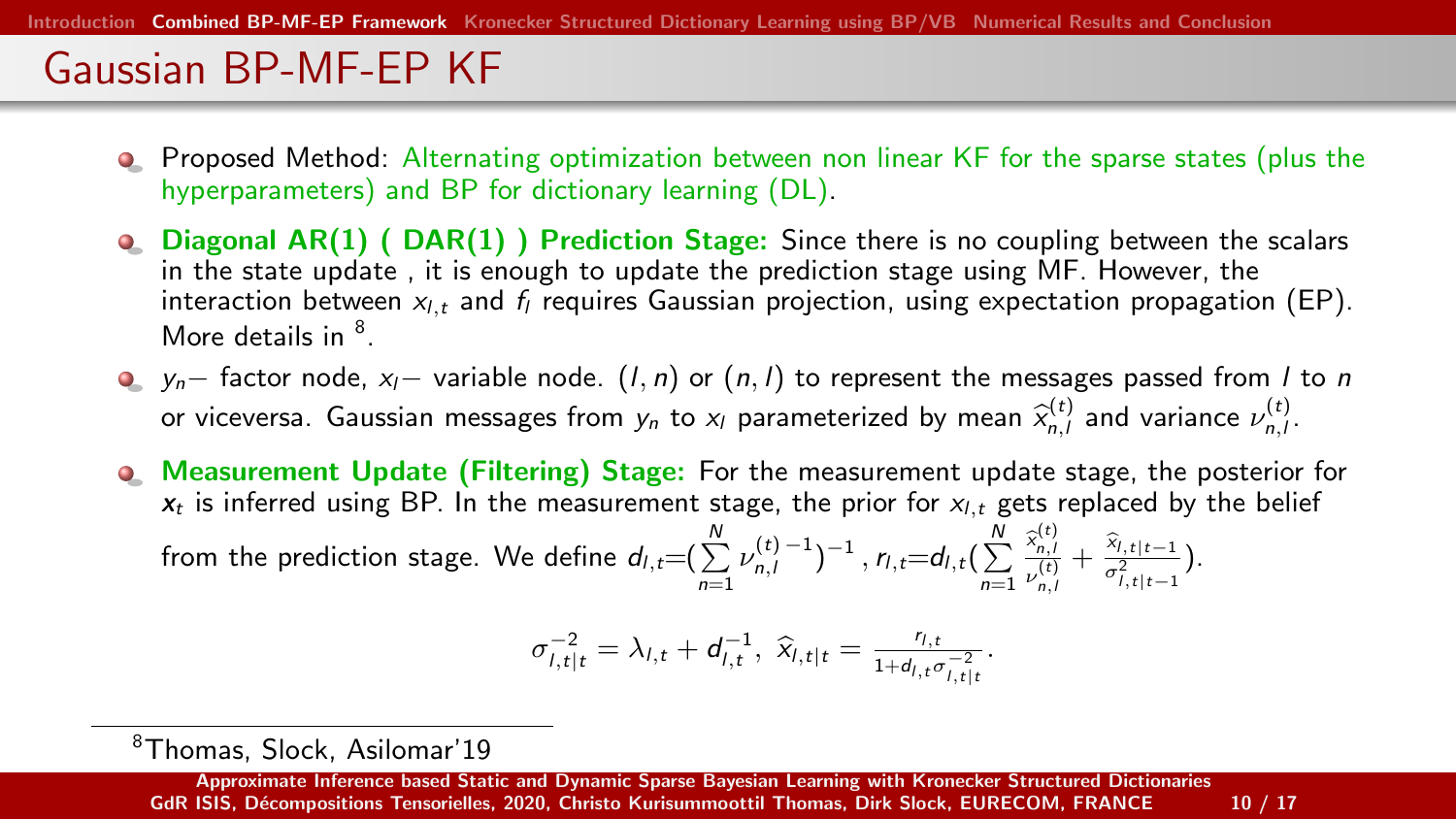[Combined BP-MF-EP Framework](#page-8-0) [Kronecker Structured Dictionary Learning using BP/VB](#page-13-0) [Numerical Results and Conclusion](#page-17-0)

## Lag-1 Smoothing Stage for Correlation Coefficient f

$$
\mathbf{y}_t = \mathbf{A}(t)\mathbf{F}\mathbf{x}_{t-1} + \widetilde{\mathbf{v}}_t, \text{ where } \widetilde{\mathbf{v}}_t = \mathbf{A}(t)\mathbf{w}_t + \mathbf{v}_t, \widetilde{\mathbf{v}}_t \sim \mathcal{CN}(0, \widetilde{\mathbf{R}}_t)
$$

- We show in Lemma 1 of  $^9$  that KF is not enough to adapt the hyperparameters, instead we need at least a lag 1 smoothing (i.e. the computation of  $\hat{x}_{k,t-1|t}, \sigma_{k,t-1|t}^2$  through BP). For the smoothing stage, we use BP smoothing stage, we use BP.
- Gaussian Posterior for  $x_t$ :

 $\bullet$ 

$$
\sigma_{k,t-1|t}^{-2,(i)} = (\hat{f}_{k|t}^2 + \sigma_{f_k|t}^2) \mathbf{A}_k^H(t) \tilde{\mathbf{R}}_t^{-1} \mathbf{A}_k(t) + \sigma_{k,t-1|t-1}^{-2}, \n< x_{k,t-1|t}^{(i)} > = \sigma_{k,t-1|t}^2 (\hat{f}_{k|t}^H \mathbf{A}_k^H(t) \tilde{\mathbf{R}}_t^{-1} (\mathbf{y}_t - \mathbf{A}_{\overline{k}}(t) \mathbf{F}_{\overline{k}|t} < \mathbf{x}_{\overline{k},t-1|t}^{(i-1)} > + \frac{\hat{x}_{k,t-1|t-1}}{\sigma_{k,t-1|t-1}^2}).
$$

Applying the MF rule, the resulting Gaussian distribution for  ${\bf f}$  has mean,  $\sigma_{f_i|t}^{-2}$  and variance,  $\widehat{{\bf f}}_{i|t},$ the detailed derivations for which are in our paper  $^{10}$ .

$$
\sigma_{f_i|t}^{-2} = (|\widehat{x}_{i,t-1|t}|^2 + \sigma_{i,t-1|t}^2) \mathbf{A}_i^T(t) \widetilde{\mathbf{R}}_t^{-1} \mathbf{A}(t)_i, \n\widehat{\mathbf{f}}_{i|t} = \sigma_{f_i|t}^2 \widehat{x}_{i,t-1|t}^H \mathbf{A}_i^H(t) \widetilde{\mathbf{R}}_t^{-1} (\mathbf{y}_t - \mathbf{A}_{\overline{j}}(t) \widehat{\mathbf{F}}_{i|t} \widehat{x}_{i,t-1|t}).
$$

 $\widetilde{\bm{R}}_t = \bm{A}(t)\bm{\Lambda}^{-1}\bm{A}(t)^H + \frac{1}{\gamma}\bm{I}.$ <sup>9</sup>Thomas, Slock, Asilomar'19 <sup>10</sup>Thomas, Slock'20

[Approximate Inference based Static and Dynamic Sparse Bayesian Learning with Kronecker Structured Dictionaries](#page-0-0) GdR ISIS, Décompositions Tensorielles, 2020, Christo Kurisummoottil Thomas, Dirk Slock, EURECOM, FRANCE 11 / 17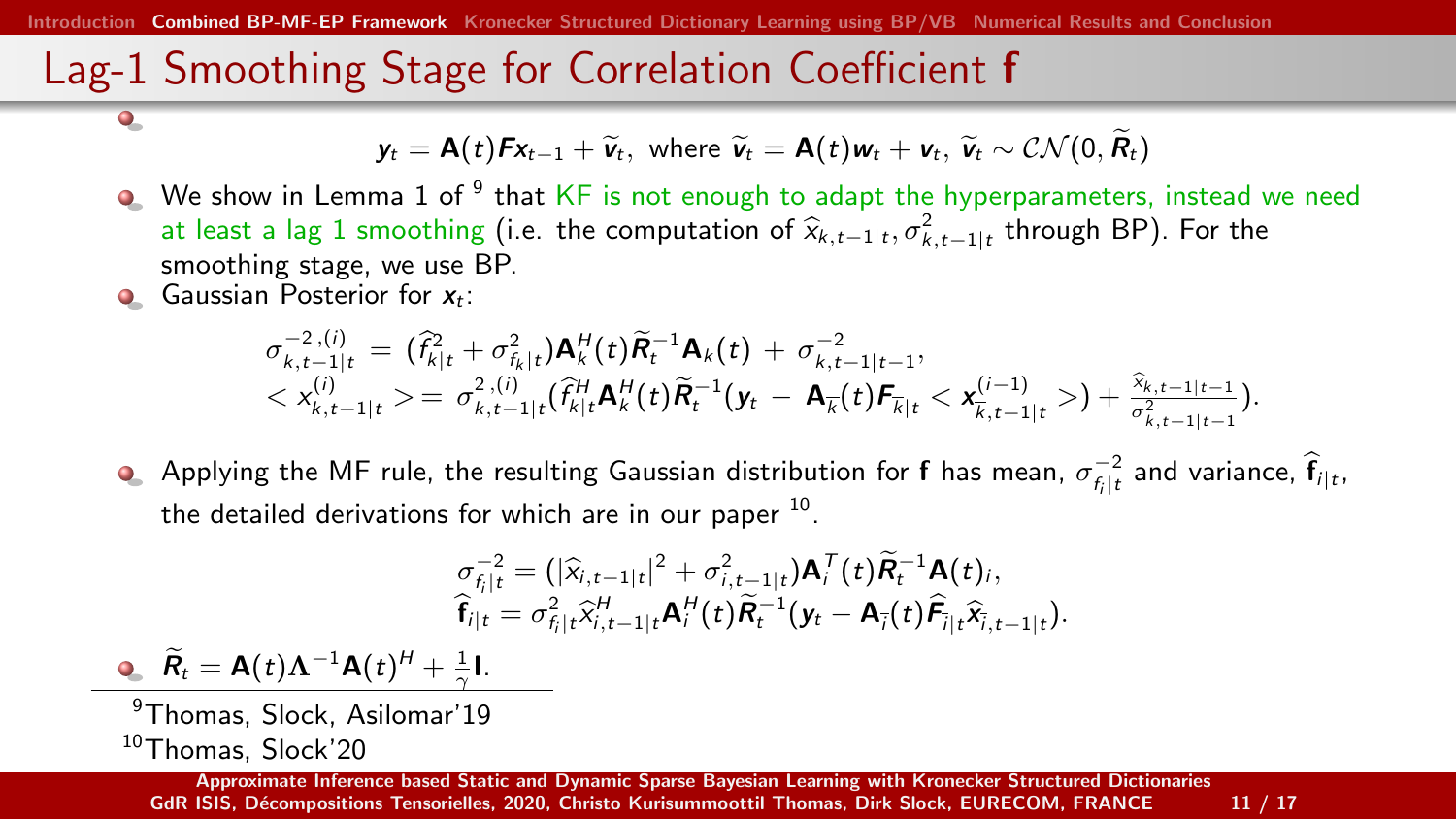#### <span id="page-13-0"></span>**Outline**





#### 3 [Kronecker Structured Dictionary Learning using BP/VB](#page-13-0)



[Approximate Inference based Static and Dynamic Sparse Bayesian Learning with Kronecker Structured Dictionaries](#page-0-0) GdR ISIS, Décompositions Tensorielles, 2020, Christo Kurisummoottil Thomas, Dirk Slock, EURECOM, FRANCE 11 / 17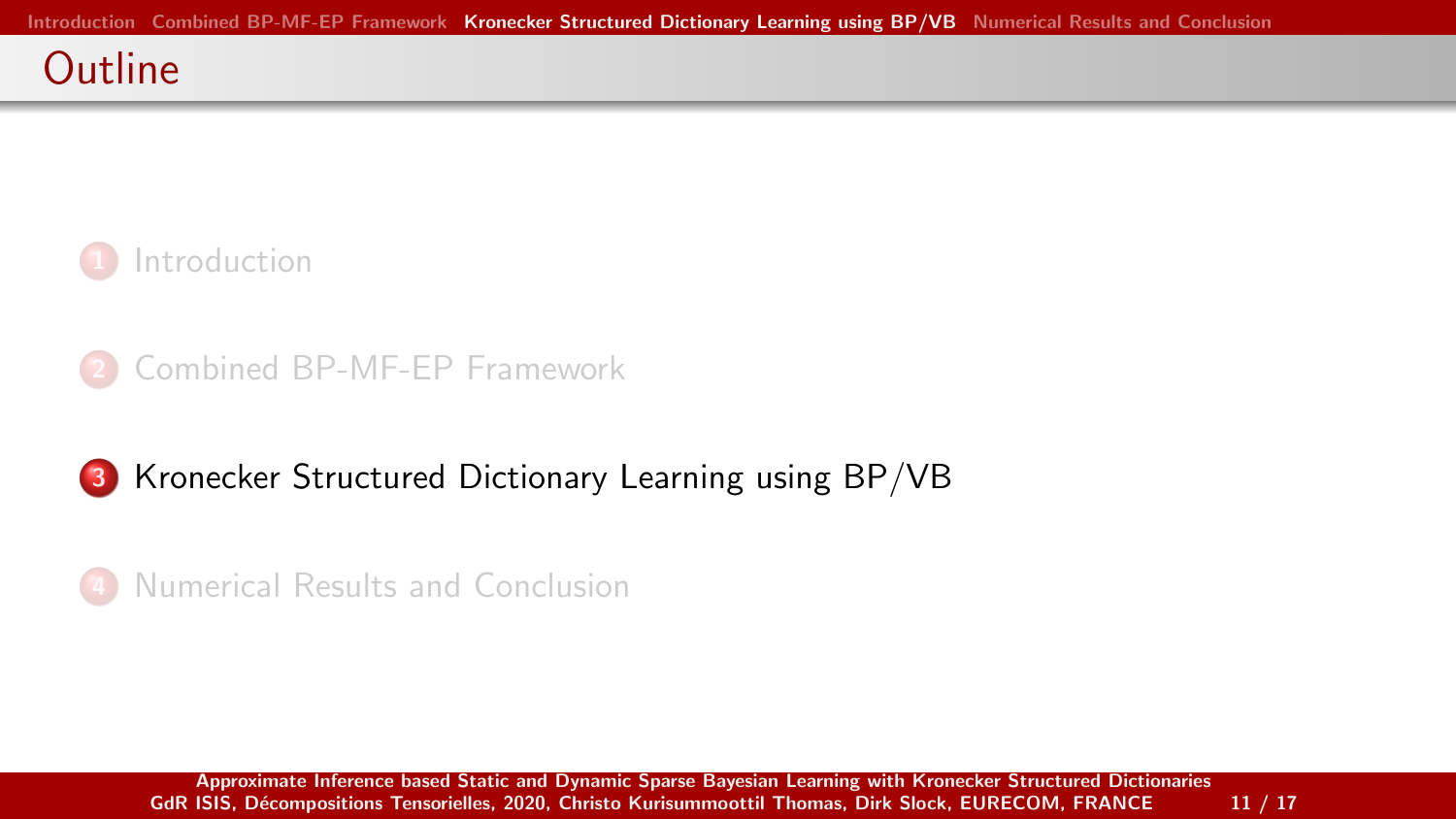[Introduction](#page-1-0) [Combined BP-MF-EP Framework](#page-8-0) [Kronecker Structured Dictionary Learning using BP/VB](#page-13-0) [Numerical Results and Conclusion](#page-17-0)



- Retaining the Tensor structure in the dictionary matrix leads to better estimates than using the matricized version for A and learning it.
- Less free variables to be estimated in the Tensor structured case.
- Variational Bayesian Inference using the following approximate posterior  $\bullet$

$$
q(\mathbf{x}, \lambda, \gamma, \mathbf{A}) = q_{\gamma}(\gamma) \prod_{i=1}^{M} q_{x_i}(x_i) \prod_{i=1}^{M} q_{\lambda_i}(\lambda_i) \prod_{j=1}^{N} \prod_{i=1}^{P_j} q_{\mathbf{A}_{j,i}}(\mathbf{A}_{j,i}), \implies \text{SAVED-KS DL Or}
$$
  

$$
q(\mathbf{x}, \lambda, \gamma, \mathbf{A}) = q_{\gamma}(\gamma) \prod_{i=1}^{M} q_{x_i}(x_i) \prod_{i=1}^{M} q_{\lambda_i}(\lambda_i) \prod_{i=1}^{N} q_{\mathbf{A}_{j}}(\mathbf{A}_{j}) \implies \text{Joint VB for DL}
$$

i=1 i=1<br>[Approximate Inference based Static and Dynamic Sparse Bayesian Learning with Kronecker Structured Dictionaries](#page-0-0) GdR ISIS, Décompositions Tensorielles, 2020, Christo Kurisummoottil Thomas, Dirk Slock, EURECOM, FRANCE 12 / 17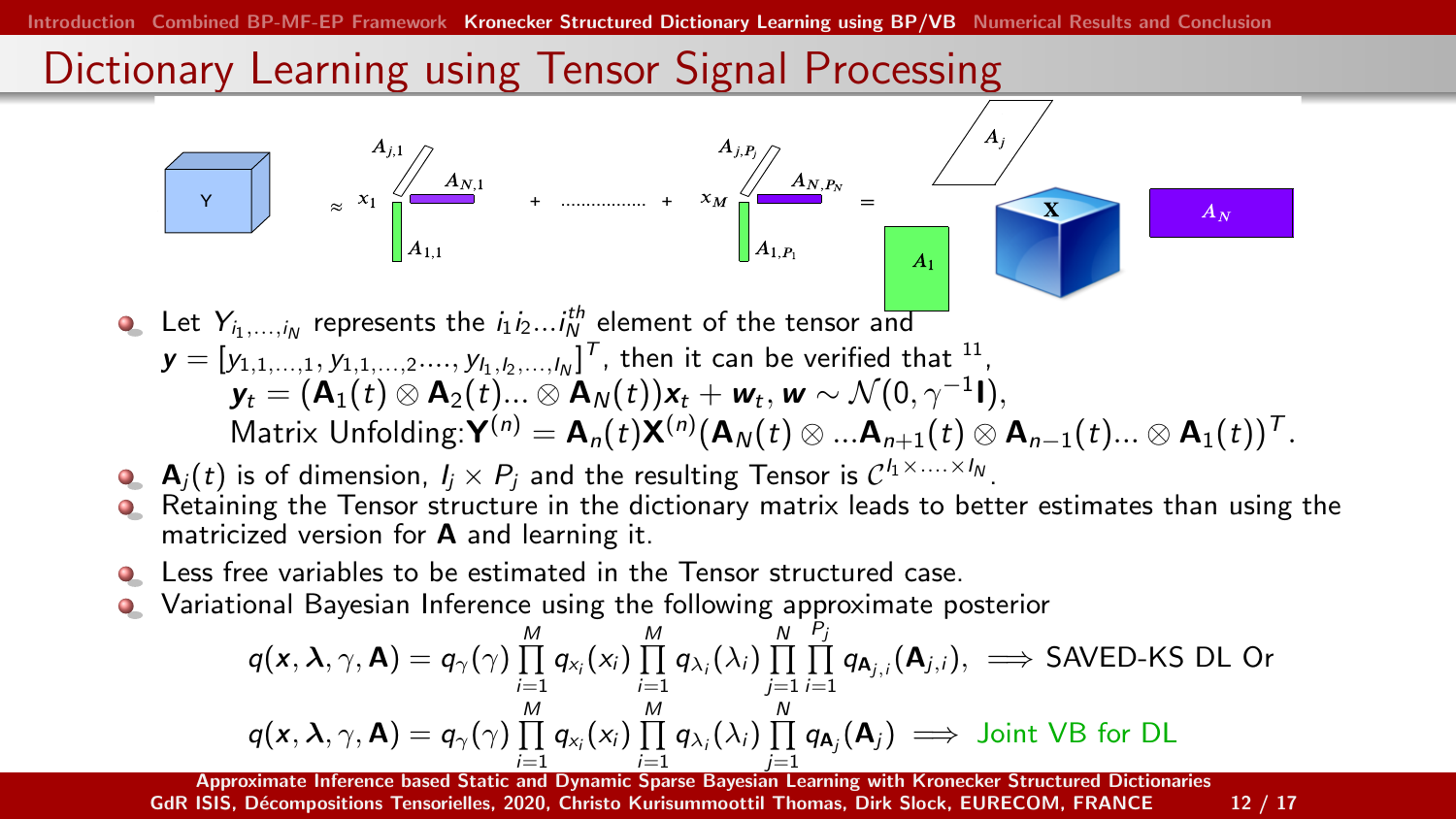## Suboptimality of SAVED-KS DL and Joint VB

**•** From the expression for the error covariance in the estimation of the factor  $A_{i,j}$  (SAVED-KS DL in <sup>12</sup>)

 $(\mathrm{tr}\{\bigcup\limits_{k=N,k\neq j}^{\infty}<\mathbf{A}_k^{\mathcal{T}}(t)\mathbf{A}_k^*(t)>\}<\mathbf{X}^{(j)\mathcal{T}}\mathbf{X}^{(j)}>\}$ I),  $\implies$  it does not take into account the estimation error

in the other columns of  $A_i(t)$ . The columns of  $A_i(t)$  can be correlated, for e.g. if we consider two paths (say i, j) with same DoA but with different delays, the delay responses  $\mathbf{v}_f(\tau_i(t))$  and  $\mathbf{v}_f(\tau_i(t))$  may be correlated.

The joint VB estimates (mean and covariance) can be obtained as  $\bullet$ 

<span id="page-15-0"></span>
$$
\mathbf{M}_{j}^{T} = \widehat{\mathbf{A}}_{I,j}^{T}(t) = \langle \gamma \rangle \mathbf{\Psi}_{j}^{-1} \mathbf{B}_{j}^{T},
$$
\n
$$
\mathbf{\Psi}_{j} = (\langle \gamma \rangle \langle \mathbf{X}^{(j)} \rangle \left( \bigotimes_{k=N, k \neq j}^{1} \langle \mathbf{A}_{k}^{T}(t) \mathbf{A}_{k}^{*}(t) \rangle \mathbf{X}^{(j)} \right)^{T} ),
$$
\n(1)

where  $\mathbf{V}_j = <\mathbf{X}^{(j)}><\big(\bigotimes_{k=N, k\neq j}^{\infty} \mathbf{A}_k(t)\big)^{\mathsf{T}}>$  and  $\mathbf{B}_j$  is defined as with the first row of  $(\mathbf{Y}^{(j)}\mathbf{V}_j^{\mathsf{T}})$  removed.

However, the joint VB involves a matrix inversion and is not recommended for large system dimensions. Nevertheless, it is possible to estimate each columns of  $A_i(t)$  by BP, since each column estimate can be expressed as the solution of a linear system of equation from [\(1\)](#page-15-0),  $\widehat{\mathbf{A}}_{j,i}^{\mathcal{T}}(t)=\mathbf{\Psi}_j^{-1}\mathbf{b}_{j,i}.$   $\mathbf{b}_{j,i}$  represents the  $i^{th}$  column of  $\mathbf{B}_j^{\mathcal{T}}$ .

<sup>12</sup>Thomas, Slock'19

[Approximate Inference based Static and Dynamic Sparse Bayesian Learning with Kronecker Structured Dictionaries](#page-0-0) GdR ISIS, Décompositions Tensorielles, 2020, Christo Kurisummoottil Thomas, Dirk Slock, EURECOM, FRANCE 13 / 17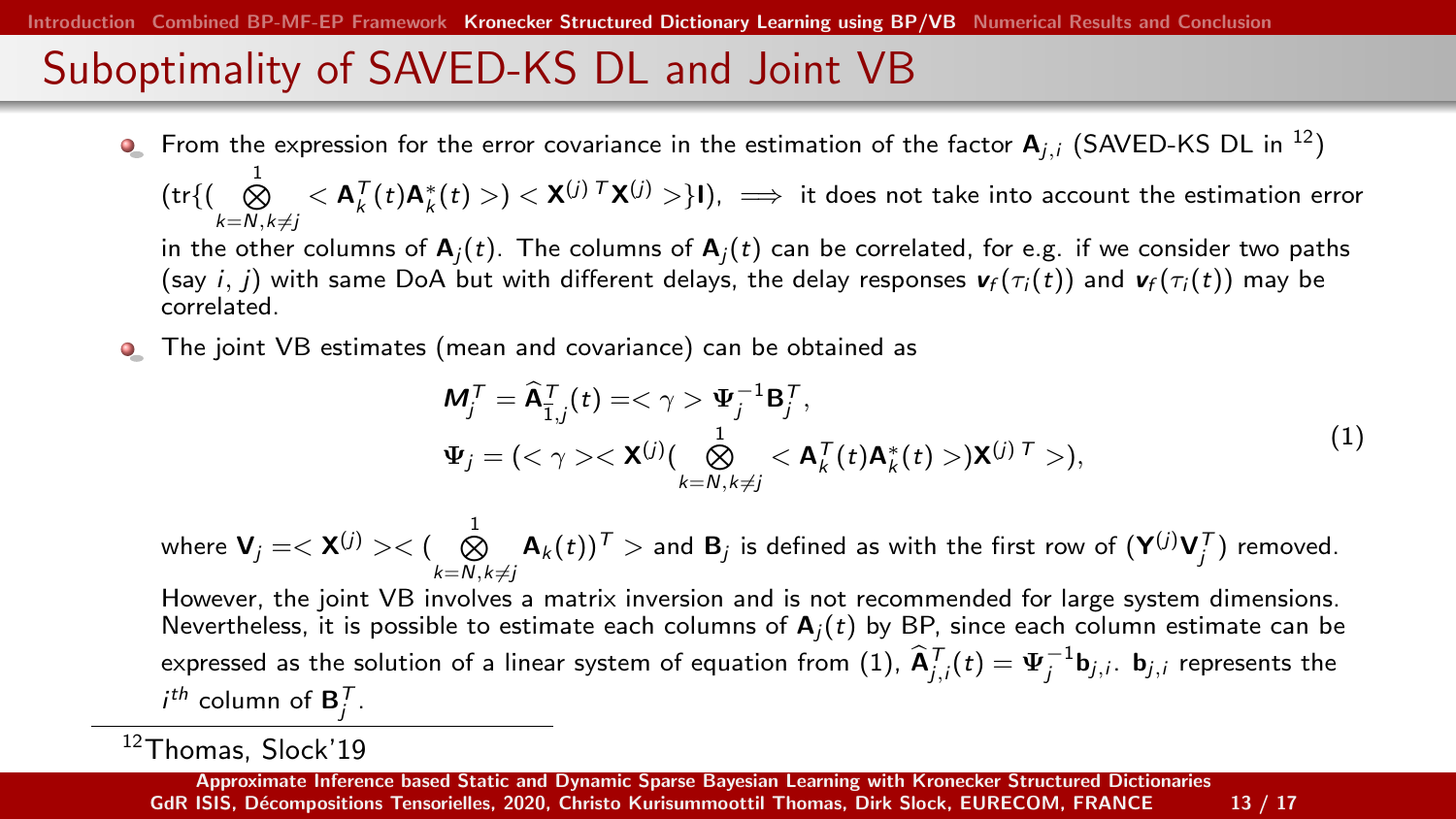## Optimal Partitioning of the Measurement Stage and KS DL

#### Lemma

 $\bullet$ 

For the measurement stage, an optimal partitioning is to apply BP for the sparse vector  $x_t$  and VB (SAVED-KS) for the columns of the factor matrices  $A_{i,j}(t)$  assuming the vectors  $A_{i,j}(t)$  are independent and have zero mean. However, if the columns of  $A_i(t)$  are correlated, then a joint VB, with the posteriors of the factor matrices assumed independent, should be done for an optimal performance.

**P** Proof: Follows from Lemma 1 of  $^{13}$ , where the main message was that if the parameter partitioning in VB is such that the different parameter blocks are decoupled at the level of FIM. then VB is not suboptimal in terms of (mismatched) Cramer-Rao Bound (mCRB).  $\bullet$ 

$$
\mathbf{y}_t = (\underbrace{\sum_{r=1}^M x_{r,t} \mathbf{F}_r}_{\mathbf{F}(\mathbf{x}_t)} (\underbrace{\bigotimes_{j=1}^M \Phi_{j,t}}_{\mathbf{f}(\Phi_t)}) + \mathbf{w}_t. \ \mathbf{J}(\Phi_t) = [\mathbf{J}(\Phi_{1,t}) \dots \mathbf{J}(\Phi_{N,t})]
$$
\nwhere, 
$$
\mathbf{J}(\Phi_{j,t}) = \mathbf{F}(\mathbf{x}_t)(\Phi_{1,t} \otimes \dots \mathbf{I}_{j} \mathbf{F}_j \dots \otimes \Phi_{N,t}),
$$
\n
$$
\mathbf{F}(\mathbf{M} = \begin{bmatrix} \mathbf{E}(\gamma) \mathbf{J}(\Phi_t)^T \mathbf{J}(\Phi_t) & \mathbf{0} & \mathbf{0} & \mathbf{0} \\ \mathbf{0} & \mathbf{E}(\gamma) \mathbf{J}(\mathbf{x}_t)^T \mathbf{J}(\mathbf{x}_t) + \mathbf{E}(\mathbf{\Gamma}^{-1}) & \mathbf{0} & \mathbf{0} \\ \mathbf{0} & \mathbf{0} & \mathbf{0} & \mathbf{0} & \mathbf{0} \\ \mathbf{0} & \mathbf{0} & \mathbf{0} & \mathbf{0} & (\mathbf{N} + \mathbf{c} - 1)\mathbf{E}(\gamma^{-2}) \end{bmatrix}
$$

13 Kalvan, Thomas, Slock'19

[Approximate Inference based Static and Dynamic Sparse Bayesian Learning with Kronecker Structured Dictionaries](#page-0-0) GdR ISIS, Décompositions Tensorielles, 2020, Christo Kurisummoottil Thomas, Dirk Slock, EURECOM, FRANCE 14 / 17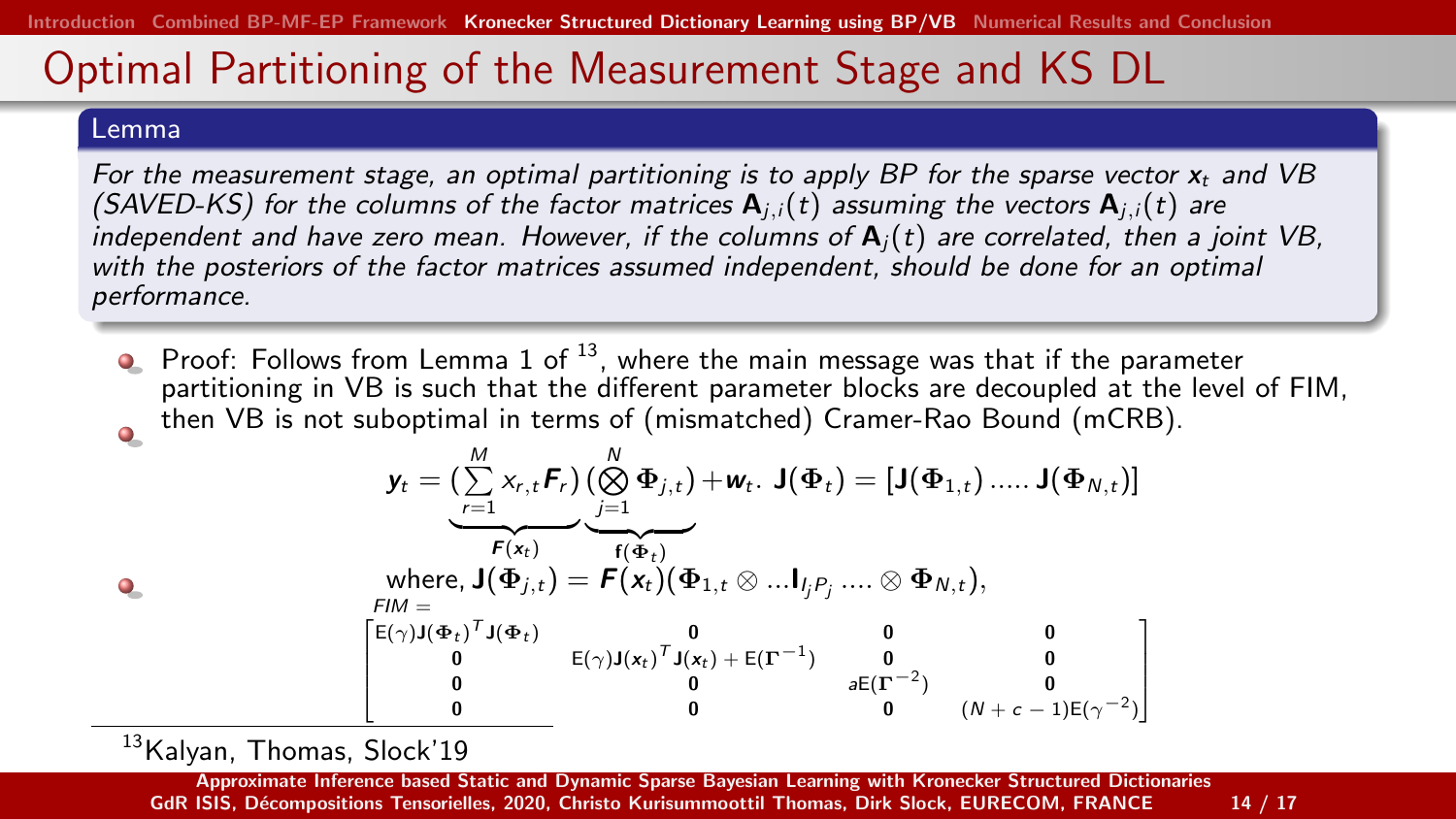#### <span id="page-17-0"></span>**Outline**



- 2 [Combined BP-MF-EP Framework](#page-8-0)
- 3 [Kronecker Structured Dictionary Learning using BP/VB](#page-13-0)

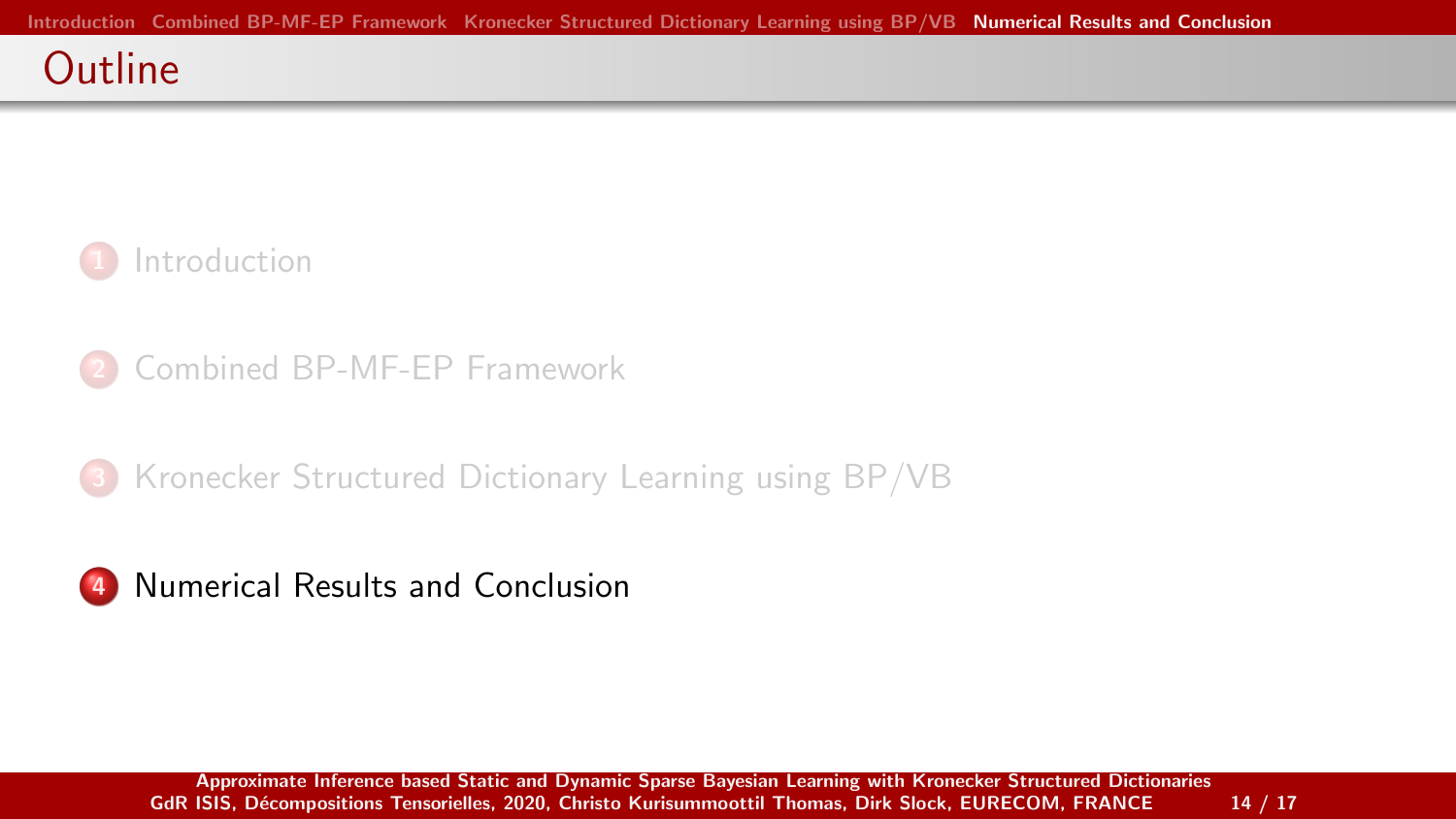## BP-MF-EP Outperforms SAVED-KS DL



- ALS- Alternating Least Squares.
- Exponential power delay profile for  $x_t$ .  $\bullet$
- 30 non zero elements in  $x_t$ , same support across all time.  $\bullet$
- $\bullet$ Dimensions: 3-D Tensor  $(4, 8, 8)$ , with  $M = 200$ .

[Approximate Inference based Static and Dynamic Sparse Bayesian Learning with Kronecker Structured Dictionaries](#page-0-0) GdR ISIS, Décompositions Tensorielles, 2020, Christo Kurisummoottil Thomas, Dirk Slock, EURECOM, FRANCE 15 / 17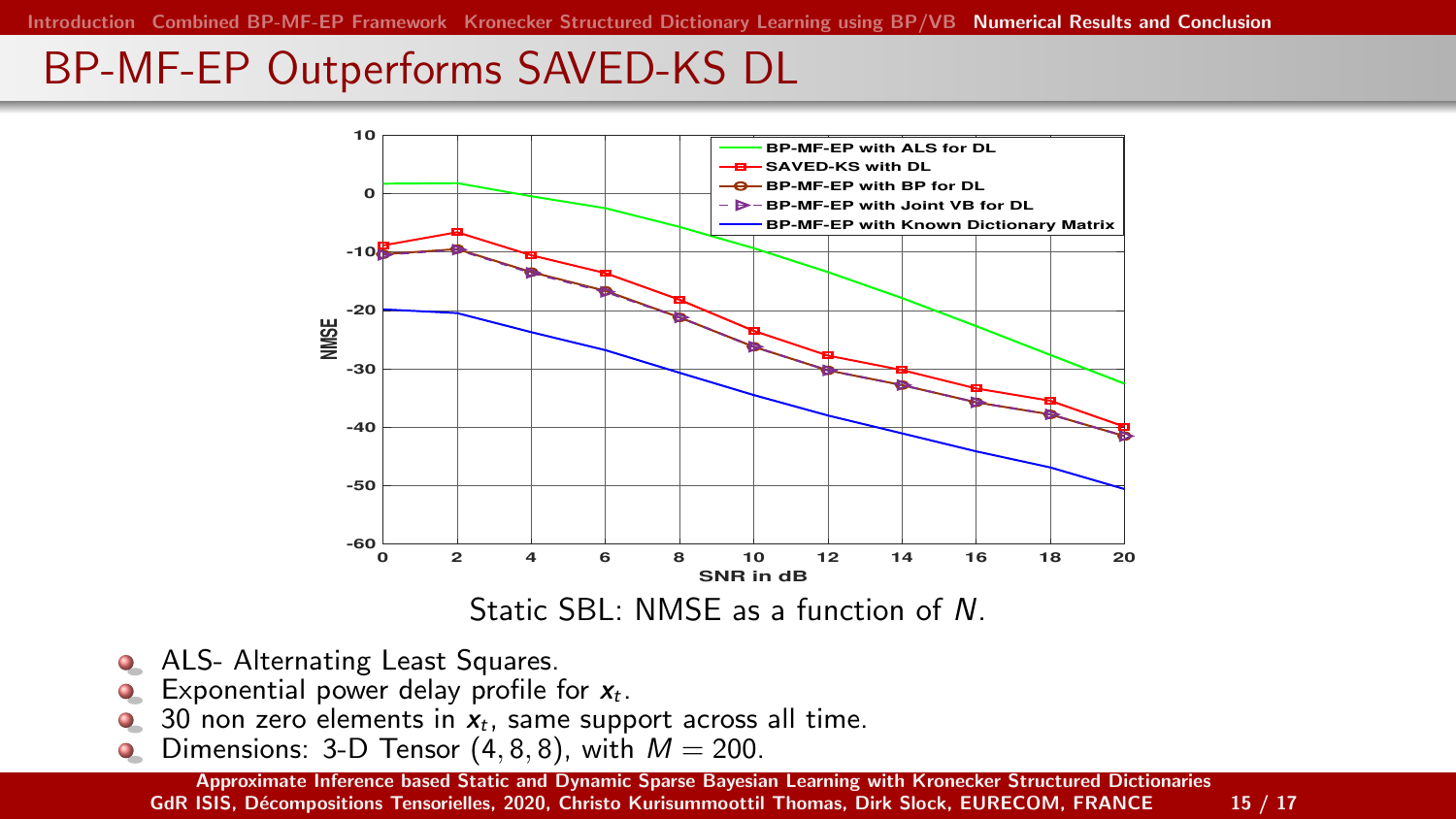## Conclusions and Thank You!

- **•** Further advancements from  $14$ : VB with a too fine variable partitioning is quite suboptimal.
- **•** Better approximation is message passing based methods such as belief propagation (BP) and expectation propagation (EP)
- BP or EP message passing can be implemented using low complexity methods such as AMP/GAMP/VAMP, which are proven to be Bayes optimal under certain conditions on A.
- AMP Approximate message passing. We also derived an Generalized Vector AMP (GVAMP-SBL) SBL version to take care of diagonal power delay profile.
- **•** Further work to be done on learning a combination of structured and unstructured Kronecker factor matrices.

<sup>14</sup>Thomas, Slock'19

[Approximate Inference based Static and Dynamic Sparse Bayesian Learning with Kronecker Structured Dictionaries](#page-0-0) GdR ISIS, Décompositions Tensorielles, 2020, Christo Kurisummoottil Thomas, Dirk Slock, EURECOM, FRANCE 16 / 17